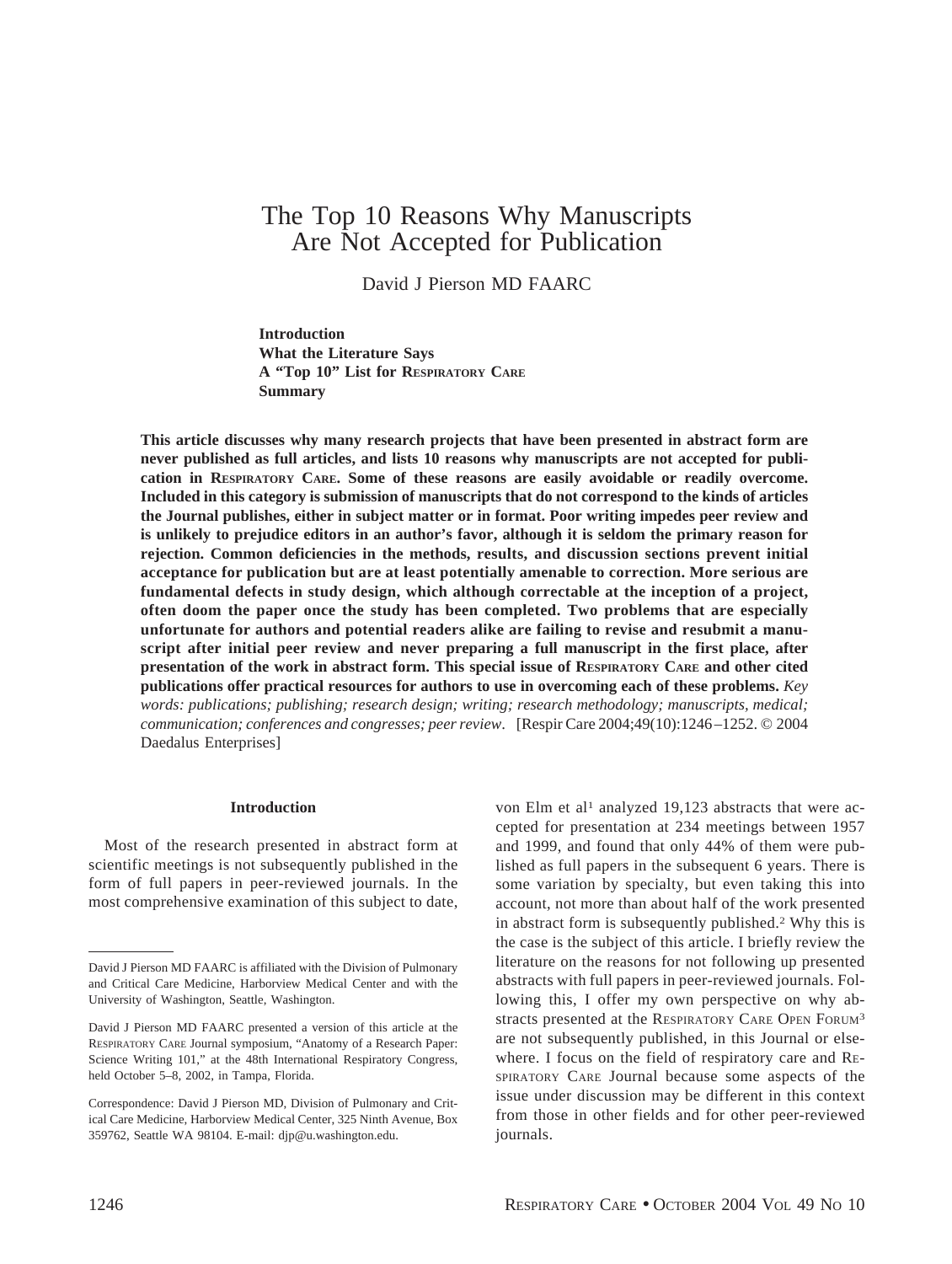| Importance of the Topic                                               |  |  |
|-----------------------------------------------------------------------|--|--|
| Rehash of established facts                                           |  |  |
| Insignificant research question                                       |  |  |
| Irrelevant or unimportant topic                                       |  |  |
| Low reader interest                                                   |  |  |
| Little clinical relevance                                             |  |  |
| Not generalizable                                                     |  |  |
| <b>Study Design</b>                                                   |  |  |
| Poor experimental design                                              |  |  |
| Vague/inadequate method description                                   |  |  |
| Methods lack sufficient rigor                                         |  |  |
| Failure to account for confounders                                    |  |  |
| No control or improper control                                        |  |  |
| No hypothesis                                                         |  |  |
| Biased protocol                                                       |  |  |
| Small sample size                                                     |  |  |
| Inappropriate statistical methods, or statistics not applied properly |  |  |
| Overall Presentation of Study and Findings                            |  |  |
| Poor organization                                                     |  |  |
| Too long and verbose                                                  |  |  |
| Failure to communicate clearly                                        |  |  |
| Poor grammar, syntax, or spelling                                     |  |  |
| Excessively self-promotional                                          |  |  |
| Poorly written abstract                                               |  |  |
| Interpretation of the Findings                                        |  |  |
| Erroneous or unsupported conclusions                                  |  |  |
| Conclusions disproportionate to results                               |  |  |
| Study design does not support inferences made                         |  |  |
| Inadequate link of findings to practice                               |  |  |
| Uncritical acceptance of statistical results                          |  |  |
| Failure to consider alternative explanations                          |  |  |
| Unexplained inconsistencies                                           |  |  |
| Inflation of the importance of the findings                           |  |  |
| Interpretation not concordant with the data                           |  |  |
| Inadequate discussion                                                 |  |  |

Table 1. Editors' and Reviewers' Most Common Criticisms of Submitted Manuscripts

(Adapted from Reference 4.)

#### **What the Literature Says**

Several investigators have looked into the reasons for rejection of manuscripts submitted to scientific journals for possible publication. Byrne4 queried editors and peer reviewers about the most common reasons for rejecting submitted manuscripts. He found a number of consistent comments, as summarized in Table 1. Deficiencies in the design of the study was the most commonly cited reason for outright manuscript rejection.

A recent study from the *Canadian Journal of Anaesthesia*<sup>5</sup> examined the evaluations of 405 peer reviewers of 213 submitted manuscripts. Whether the manuscript was an original study or a case report, and whether it was clinical or laboratory-based, had no effect on acceptance Table 2. The 10 Most Frequent Reasons for Manuscript Rejection in a Study of Research in Medical Education

| 1. Inappropriate or incomplete statistics                       |
|-----------------------------------------------------------------|
| 2. Overinterpretation of results                                |
| 3. Inappropriate or suboptimal instrumentation                  |
| 4. Sample too small or biased                                   |
| 5. Text difficult to follow                                     |
| 6. Insufficient problem statement                               |
| 7. Inaccurate or inconsistent data reported                     |
| 8. Incomplete, inaccurate, or outdated review of the literature |
| 9. Insufficient data presented                                  |
| 10. Defective tables or figures                                 |
| (Adapted from Reference 6.)                                     |
| or rejection. The main determinant of the recommer              |
|                                                                 |

recommendation for acceptance or rejection of a given manuscript was the relationship between the experimental design, the results, and the conclusion. Inappropriate experimental design was again strongly associated with rejection.

Bordage<sup>6</sup> reported on the reasons given by peer reviewers for rejection of submitted manuscripts. In that study an average of 4 reviewers evaluated each of 151 manuscripts submitted for publication in the proceedings of 2 annual conferences on research in medical education. Table 2 lists the top 10 reasons for rejection, in descending order.6 The author points out that some of these problems (such as use of inappropriate statistical methods and overstating the implications of the results) can be fixed, whereas others (such as poor study design and ineffective communication) are fatal flaws.

An editorial on why papers are rejected after submission to the *Journal of Professional Nursing* offered a subjective listing of 10 most common reasons,<sup>7</sup> which included three that I will discuss below (submitting to the wrong journal, poor writing, and flawed methods), plus the failure to include new or original information, inadequate literature review, reporting outdated information, and addressing too narrow or arcane a point. Another reason cited by that author was submission of a class paper or speech. RESPI-RATORY CARE sometimes receives manuscripts that are obviously either class projects or thesis reports. Though there is no categorical reason why a master's thesis or instructor-assigned paper could not be published, the format, length, and comprehensiveness of such documents are usually different enough from the Journal's requirements that they must nearly always be rejected.

Most research in this field has dealt with the reasons for acceptance or rejection of submitted manuscripts. Little has been published on why work presented in abstract form is not followed by submission of a full manuscript. Weber et al<sup>8</sup> carried out a blinded review of all abstracts submitted to an emergency medicine meeting in 1991 and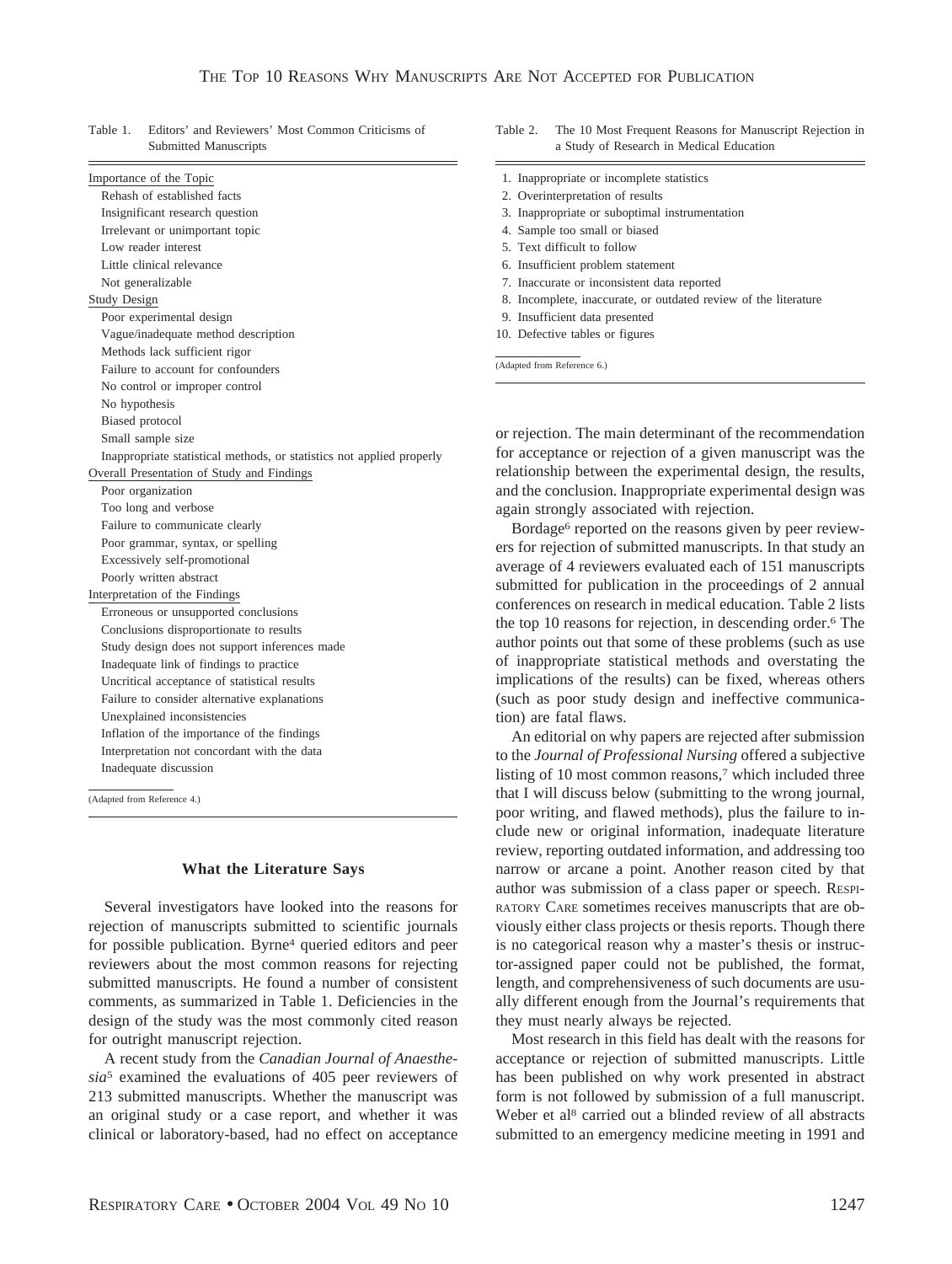Table 3. The Top 10 Reasons Why Manuscripts Are Not Published in RESPIRATORY CARE

- 10. Picking the wrong journal
- 9. Submitting a manuscript in a format that does not match what the Journal publishes
- 8. Not following the manuscript preparation instructions
- 7. Poor writing
- 6. Getting carried away in the discussion
- 5. Suboptimal reporting of the results
- 4. Inadequate description of the methods
- 3. Poor study design
- 2. Failure to revise and resubmit following peer review
- 1. Failure to write and submit a full manuscript after presenting the abstract

determined which of them were subsequently published as full manuscripts during the next 5 years. Authors of 223 (84%) of the 266 abstracts responded to a questionnaire about subsequent manuscript submission. Only 20% of the unpublished authors had submitted a manuscript of the work. There was no difference between accepted and rejected abstracts in that respect. Study quality, originality, design, sample size, and the presence of a positive outcome did not predict whether an investigator chose to submit a manuscript. Unpublished authors tended to be more pessimistic about their manuscripts' chances for acceptance, but the reason checked most often to explain the failure to submit a full paper was "lack of time."

## **A "Top 10" List for RESPIRATORY CARE**

Although the principles of good science apply to all manuscripts and all journals, each journal is unique. RE-SPIRATORY CARE differs from its sister journals in pulmonary medicine, anesthesia, and critical care in important ways.9 Accordingly, I have prepared a list of 10 common problems that prevent manuscripts—particularly those based on abstracts presented at the OPEN FORUM3—from being accepted for publication in the RESPIRATORY CARE (Table 3). I have listed these problems in ascending order of seriousness, ending with those that I consider most important.

## **10. Wrong Journal**

RESPIRATORY CARE sometimes receives manuscripts that are inappropriate for the Journal, regardless of their scientific validity or how well they are written, because they deal with something outside its scope of interest. This Journal deals with cardiorespiratory function, disorders, diagnosis, monitoring, devices, education, and management.9 It is a science journal, not a trade magazine or a forum for the exchange of unsupported opinions. Its focus is ultimately on caring for patients, so there needs to be some clinical relevance to the material it publishes. A manuscript dealing with a different health care field, or with something completely unrelated to respiration, would be more appropriately submitted elsewhere. This cause for rejection can easily be avoided by actually reading the journal to which the would-be author proposes to submit a manuscript.

## **9. Wrong Format**

Some authors submit manuscripts that are not like what the journal publishes in format, style, or length. RESPIRA-TORY CARE publishes research articles, case reports, review articles (and overviews and updates, which are similar but shorter), editorials, and letters to the editor. It also has several occasional features, such as "Test Your Radiographic Skill" and "Teaching Case of the Month," which have fixed formats. Examination of some recent issues provides a clear illustration of the types and lengths of the articles the Journal publishes. Prospective authors should become familiar with its contents before preparing a manuscript for submission. A "review article" that is 5 pages long with 8 references does not correspond to what is required in that category, and the same is true for a 30 page case study or an unreferenced narrative presenting the author's opinions on a topic. If in doubt about the suitability of a manuscript for the Journal, authors are encouraged to contact the editorial office (rcjournal@ aarc.org) for advice prior to submission.

## **8. Not Following Instructions**

RESPIRATORY CARE's manuscript preparation guide<sup>10</sup> has been assembled to assist authors in meeting the Journal's requirements for each of its categories of publication. This guide is published in every issue, in addition to being posted on the Journal's Web site. It includes a point-bypoint checklist for making sure that every component (such as an electronic copy of the manuscript, the signatures of all authors, and permission from the copyright holder of any borrowed material) is included at the time of submission. Not following the instructions would seem to be the easiest of these "Top 10 Reasons" to circumvent, yet all too many authors fall into this category. True, few manuscripts are rejected out of hand because of omissions on the submission checklist, but everything listed must be taken care of sooner or later if the paper is to be published, and a submission with everything in order from the beginning definitely puts the author on the good side of the editorial office.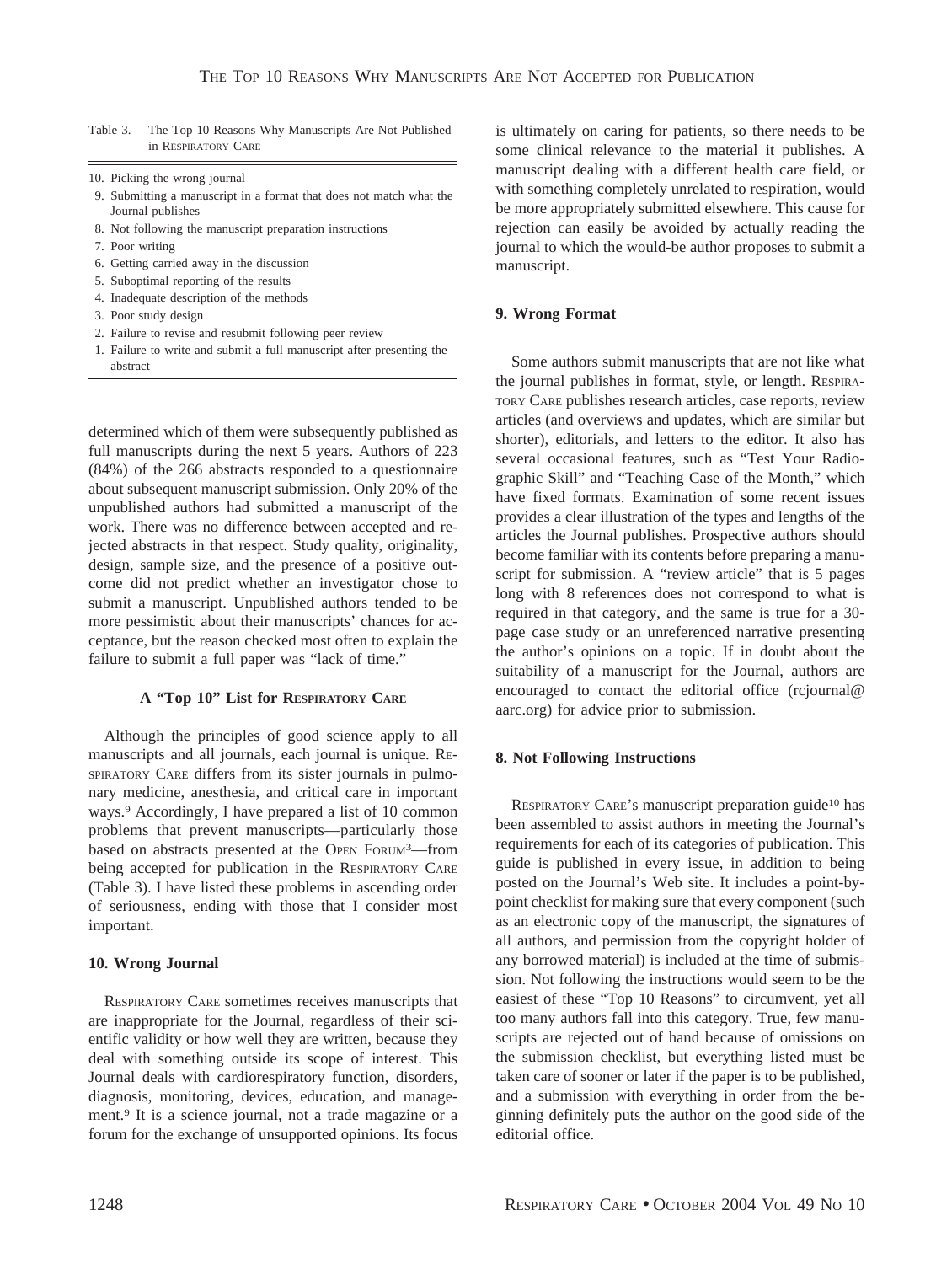## **7. Poor Writing**

Stilted, flowery, or deliberately complicated writing impairs the reader's ability to grasp and appreciate an author's message. Some authors apparently believe that they must impress the reader (and the editor) with their erudition and mastery of multisyllabic words in order for their work to be given the appreciation it deserves. This is a mistaken notion. With scientific writing, as with most other forms of communication, the simplest and most direct statement of the intended message is always best. The following text often appears in English composition courses:

In promulgating your esoteric cogitations, or articulating your superficial sentimentalities and amicable philosophical and psychological observations, beware of platitudinous ponderosities. Let your communications possess a clarified conciseness, a coefficient consistency and a concatenated cogency. Eschew conglomerations of flatulated garrulity, jejune babblement, and asinine affectations. Let your extemporaneous descantings and unpremeditated expatiations have intelligibility and veracious vivacity without rodomontade or thrasonical bombast. Sedulously avoid verbosity and vain vapidity either obscurant or apparent. Shun double entendre, prurient jococity, and pestiferous profanity.11

In other words, say what you mean, mean what you say, and don't use big words.

Health care workers use a rich and colorful assortment of acronyms, euphemisms, and jargon in both their conversation and their documentation of patient care. However, much of this folk culture is not appropriate for the scientific literature. Clinical slang, clichés, and purely local terminology should be omitted from a manuscript, as should pejoratives and unnecessary personal information about patients. Although abbreviations and acronyms facilitate moment-to-moment communication in the clinical context, they should be used as sparingly as possible when writing a manuscript. Authors should especially resist the urge to coin new acronyms and labels; such things typically do not survive peer review and copy editing, and much less often do they make it into general acceptance in the field.

Writing a manuscript consists of answering 4 simple questions:

- Why did you start? (the introduction, including background and hypothesis)
- What did you do? (the methods section)
- What did you find? (the results section)
- What does it mean? (the discussion section)

The paper should be as short as it can be and still answer those questions for the reader. The English need not be perfect if the message is communicated; fine-tuning will be done in the copy-editing process if the paper is accepted. A number of excellent resources are available to help authors with the writing aspect of manuscript preparation.12–14 Obtaining the help of someone more experienced with scientific writing can be especially helpful for first-time authors and those with less confidence in writing in English.

#### **6. Getting Carried Away in the Discussion**

In the discussion section the author explains what the results of the study mean.15 All studies are carried out in context. The data were collected in a particular laboratory or clinical setting, and the study was performed within the context of theoretical rationale, prior experience, and previous studies. The discussion interprets the findings as they relate to these contexts, explaining what the author thinks they mean and why. Few studies make discoveries that change the course of scientific progress or revolutionize understanding in a particular field, yet in the discussion section some authors attempt to "market" their findings as if this were the case. Rather than underscoring the importance of the work, however, trumpeting the findings in this manner tends to detract from the work's importance. Except for explaining how they fit in with previous work, pointing out their limitations, and speculating cautiously about how they may extend current understanding, the author should let the data speak for themselves.

In his survey of the opinions of editors and peer reviewers, Byrne4 found a consistent pattern of criticisms in the discussion sections of submitted manuscripts (see Table 1). Prominent among these were coming to erroneous or unsupported conclusions, drawing conclusions disproportionate to the results, uncritically accepting statistical results, and interpreting the findings in a manner not concordant with data reported.4 Also cited was failure to consider alternative explanations for the results and to acknowledge the study's limitations.

The appearance of excessive zeal should especially be avoided in manuscripts that have industry connections. Studies supported by industry, or even performed in a commercial context, can be perfectly valid and appropriate for publication, but authors of such studies should take particular care to be circumspect about the implications of their findings and to candidly acknowledge their studies' limitations.

Despite needing to include all the elements mentioned, the discussion will benefit from conciseness and should be no longer than necessary. Too often, authors ramble in the discussion and include irrelevant and redundant material. In Byrne's survey, of the various sections of the manu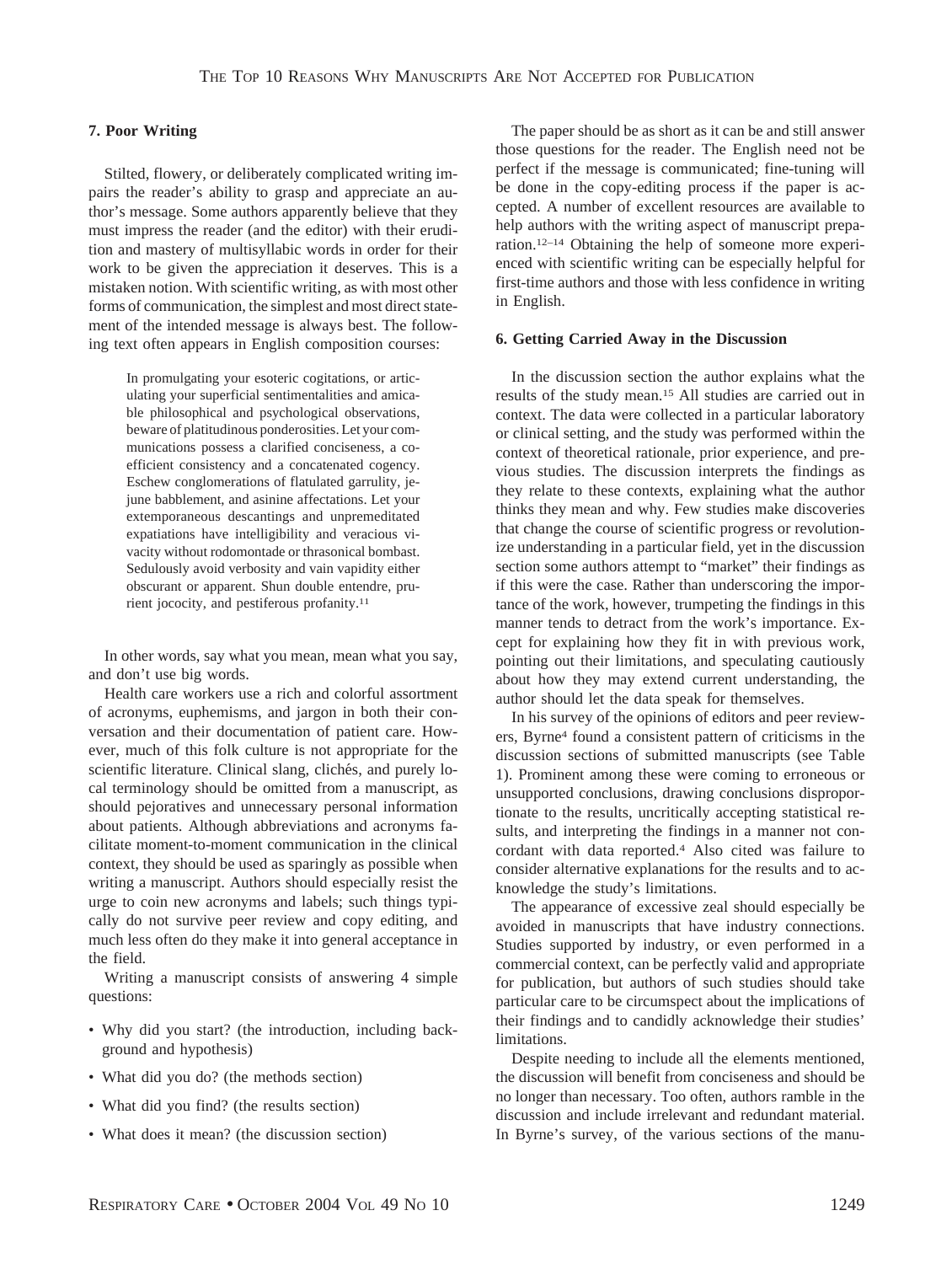scripts studied, the discussion section was the one that was most often of excessive length.4

## **5. Suboptimal Reporting of the Results**

This section should be a straightforward documentation of what was found. The results should be presented in a logical, consistent order, and should contain actual data rather than percentages, summary statements, or generalizations. Tables and figures may be the most-effective way to communicate the findings.16 If tables and figures are used, the text should summarize—not repeat—the data in the tables and figures. Results should be reported for every aspect of the study described in the methods, even if no significant differences were found or measurements could not be obtained. On the other hand, many studies generate huge numbers of individual measurements—too many to include in the space available for publication. The ability to group findings and to convey the overall results without overwhelming the reader with details is an important aspect of successful authorship.

A common author mistake that can unfavorably influence reviewers and editors is to slip interpretive comments into the results section of the manuscript. The second half of the sentence, "Six of the 20 patients required reintubation, illustrating the seriousness of this problem," belongs in the discussion section.

Special mention should be made of the abstract. Serious discrepancies between the abstract and the body of the paper—such as data presented in the abstract that do not appear in the results, or data that are at variance from what is reported in the results—are surprisingly common in published articles.17 The abstract should be written last, after all the other sections of the manuscript are complete. It should be based entirely on what is in the text and must include no new material.

### **4. Inadequate Description of the Methods**

If the discussion section tends to be too long, the methods section is most often not long enough. The methods section was cited by editors and reviewers as the section most often responsible for outright rejection of a manuscript,<sup>4</sup> and failure to include enough detail on what was done is a common problem. The reader should be able to repeat the study if desired, and in order for that to be possible, the study design, apparatus used, and procedures followed must be made clear. A technique or protocol need not be described in complete detail if a description of it has been published elsewhere, but with this exception the methods must be thoroughly recorded. For a method or device evaluation, a photograph or detailed diagram of the experimental setup should usually be included. Manuscripts based on surveys should include the survey instruments themselves. It is better to put too much information into the methods section than to be too brief: detail deemed unnecessary can always be removed prior to publication.

## **3. Poor Study Design**

The problems listed so far have dealt mainly with proper manuscript preparation and submission, and all of them are potentially fixable. This one, however, tends to be a fatal flaw, at least once a study has been completed. No amount of rewriting, creative data presentation, or statistical manipulation can make up for the fact that the study used the wrong model or study design, collected data in a manner that would not allow a meaningful examination of the hypothesis, or made too few measurements to permit confident conclusions to be drawn.

This is a complex matter that cannot be reduced to a few handy rules. Avoiding study design problems is something that must be dealt with at the time the research is planned, not when the measurements have all been made and the investigator sits down to write the paper. Different types of studies have different requirements for acceptable design, some of which are discussed in other articles in this issue.18–22 The first-time researcher-author can go a long way toward avoiding design flaws by knowing what the existing literature on the topic says, by seeking advice from someone with more experience (not only in doing studies but also in getting them published in peer-reviewed journals), and by consulting a statistician on such things as sample size, units of analysis, and determinants of both clinical importance and statistical significance.4

### **2. Failure to Revise and Resubmit After Peer Review**

Almost no unsolicited manuscripts reporting research studies or other original observations are published without revision. The peer-review process is not just an insurance policy against dissemination of unethical, erroneous, or potentially dangerous material. It also plays a vital role in ensuring that each published article conveys its message as accurately, unambiguously, and convincingly as possible. Reviewers are selected for their experience and knowledge of the manuscript's subject. They donate their time and expertise in reviewing the work, as part of the process of science. Their comments are often critical and can sometimes be harsh, but the number of reviews that do not provide ways to improve the manuscript is small. The majority of published manuscripts have been substantially improved as result of the comments of the reviewers.

If the editor indicates willingness to evaluate a revision, it means that the paper would be publishable if the reviewers' concerns could be addressed satisfactorily. Peer review is a 2-way street, and acceptance for publication may not require doing everything the reviewers say. However,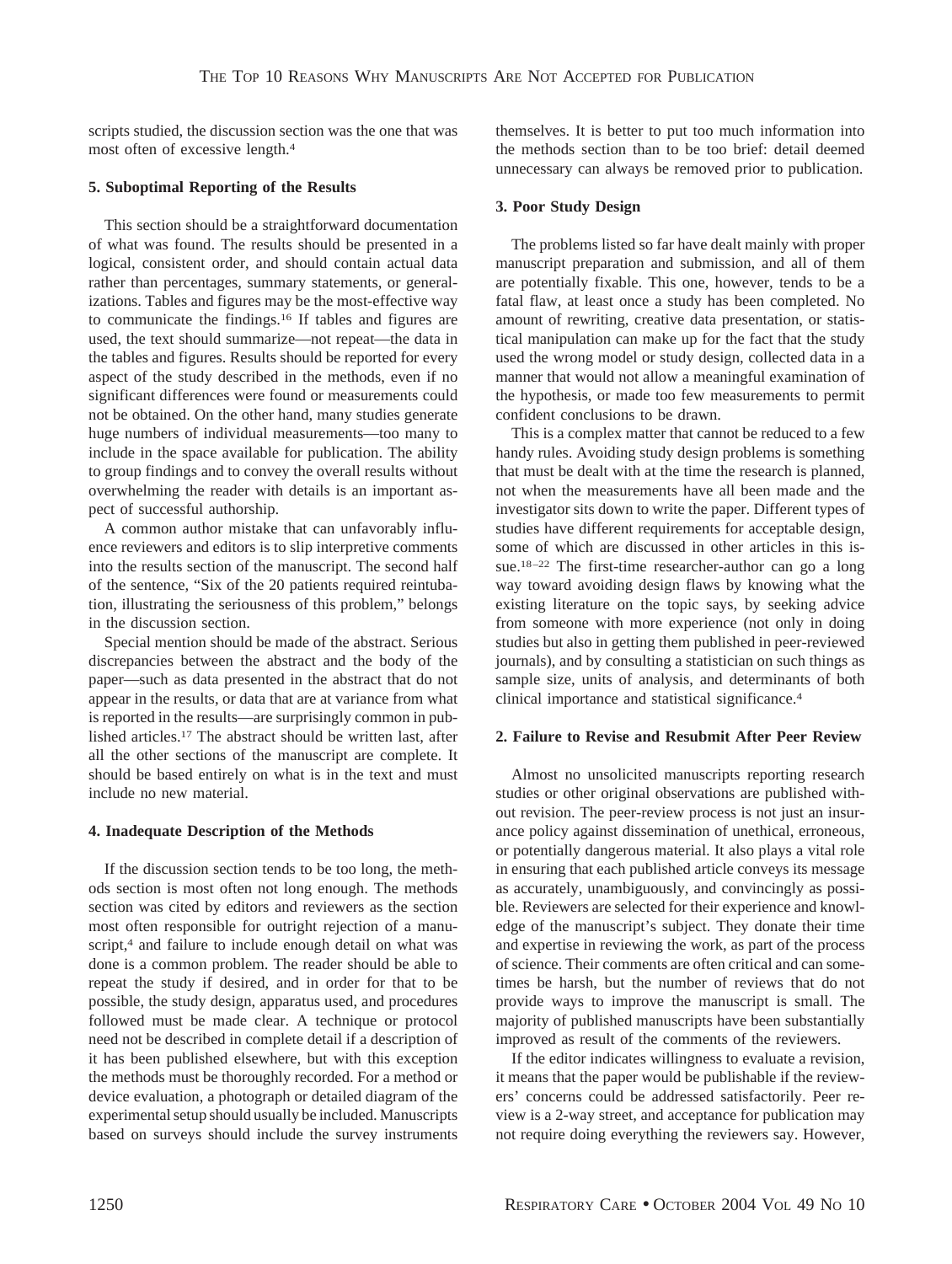simply rebutting each of the reviewers' points as mistaken or ill conceived will not work. Again, taking the reviewers' suggestions into account when revising the work will nearly always result in a better paper.

When resubmitting the manuscript, the author should include a detailed letter to the editor, listing the points raised by the reviewers and how (or whether) each of them has been addressed in the revision. Including both a final version of the paper and a highlighted version showing where the changes have been made will make comparison and further peer review easier. It is better to thank the reviewers for their insight and helpful suggestions than to be passive-aggressive, implying that the manuscript was fine before and that the changes were not really needed.

## **1. Failure to Write and Submit a Full Paper After Abstract Presentation**

Too many potentially useful contributions to the science and art of respiratory care have never been published simply because the investigator stopped after the abstract was presented. It is true that a good deal of work is accepted for abstract presentation that could not stand up under peer review because it is fatally flawed in some way. However, there are valid, potentially publishable studies that never make it to the editorial office as full manuscripts. The abstracts presented at many meetings are published, but such publication does not make the work available to the wider community of science, because it cannot be accessed via PubMed or other search engines. There are many hurdles to be overcome in preparing a manuscript for submission, and these can be especially daunting to first-time abstract presenters. However, help is at hand. Several articles in this special issue of RESPIRATORY CARE15,16,23–26 address these hurdles, and offer advice to would-be authors for bringing their projects to completion as full papers.

#### **Summary**

Manuscripts submitted for possible publication may be rejected for numerous reasons, most of which are potentially avoidable. A journal will not accept papers that lie outside its subject area or that are submitted in a style or format that does not match anything it publishes. Not following the Journal's posted instructions for manuscript preparation, or omitting some of the required elements, may preclude entry into formal peer review, and in any case will complicate and delay the process. Though poor writing may not result in outright rejection of a manuscript, it may well influence the overall impression of the work on the part of peer reviewers and editors alike. How the study's design and methods are described, the manner in which the results are presented, and how the study's implications and limitations are addressed in the discussion will be important determinants of acceptance or rejection. Perhaps the most important of all reasons for rejection is poor study design, which may not be reparable. However, 2 problems that authors can and should overcome are failure to revise and resubmit the manuscript after initial peer review, and—worst of all—never writing the work up as a full manuscript in the first place, after its presentation in abstract form. Fortunately, helpful resources are available to authors for addressing each of those problems.

#### **REFERENCES**

- 1. von Elm E, Costanza MC, Walder B, Tramer MR. More insight into the fate of biomedical meeting abstracts: a systematic review. BMC Med Res Methodol 2003;3(1):12–22. Available at http:// www.biomedcentral.com/1471–2288/3/12. Accessed August 11, 2004.
- 2. Scherer RW, Dickersin K, Langenberg P. Full publication of results initially presented in abstracts: a meta-analysis. JAMA 1994;272(2): 158–162. Erratum in: JAMA 1994;272(18):1410.
- 3. RESPIRATORY CARE OPEN FORUM Call for Abstracts. Available at http://www.rcjournal.com/open\_forum. Accessed August 11, 2004.
- 4. Byrne DW. Publishing your medical research paper. What they don't teach in medical school. Baltimore: Lippincott Williams & Wilkins; 1998.
- 5. Turcotte C, Drolet P, Girard M. Study design, originality and overall consistency influence acceptance or rejection of manuscripts submitted to the Journal. Can J Anaesth 2004;51(6):549–556.
- 6. Bordage G. Reasons reviewers reject and accept manuscripts: the strengths and weaknesses in medical education reports. Acad Med 2001 76(9):889–896.
- 7. Sullivan EJ. Top 10 reasons a manuscript is rejected (editorial). J Prof Nurs 2002;18(1):1–2.
- 8. Weber EJ, Callaham ML, Wears RL, Barton C, Young G. Unpublished research from a medical specialty meeting: why investigators fail to publish. JAMA 1998 280(3):257–259.
- 9. Pierson DJ. What is respiratory care? (editorial) Respir Care 1998; 43(1):17–19.
- 10. Guide for authors. Available at http://www.rcjournal.com/ author\_guide. Accessed August 11, 2004.
- 11. Anonymous.
- 12. Strunk W Jr, White EB. Elements of style, 4th ed. Upper Saddle River, New Jersey: Pearson Higher Education; 2000.
- 13. Iverson C, Flanagin A, Fontanarosa PB, et al. American Medical Association manual of style: a guide for authors and editors, 9th ed. Hagerstown, Maryland: Lippincott Williams & Wilkins; 1997.
- 14. Chicago manual of style, 15th ed. Chicago: University of Chicago Press; 2004.
- 15. Hess DR. How to write an effective discussion. Respir Care 2004; 49(10):1238–1241.
- 16. Durbin CG Jr. Effective use of tables and figures in abstracts, presentations, and papers. Respir Care 2004;49(10):1233–1237.
- 17. Pitkin RM, Branagan MA, Burmeister LF. Accuracy of data in abstracts in published research articles. JAMA 1999;281(12):1110–1111.
- 18. Fink JB. Device and equipment evaluations. Respir Care 2004;49(10): 1157–1164.
- 19. Durbin CG Jr. The spectrum of respiratory care research: prospective clinical research. Respir Care 2004;49(10):1165–1170.
- 20. Hess DR. Retrospective studies and chart reviews. Respir Care 2004;  $49(10):1171-1174$ .